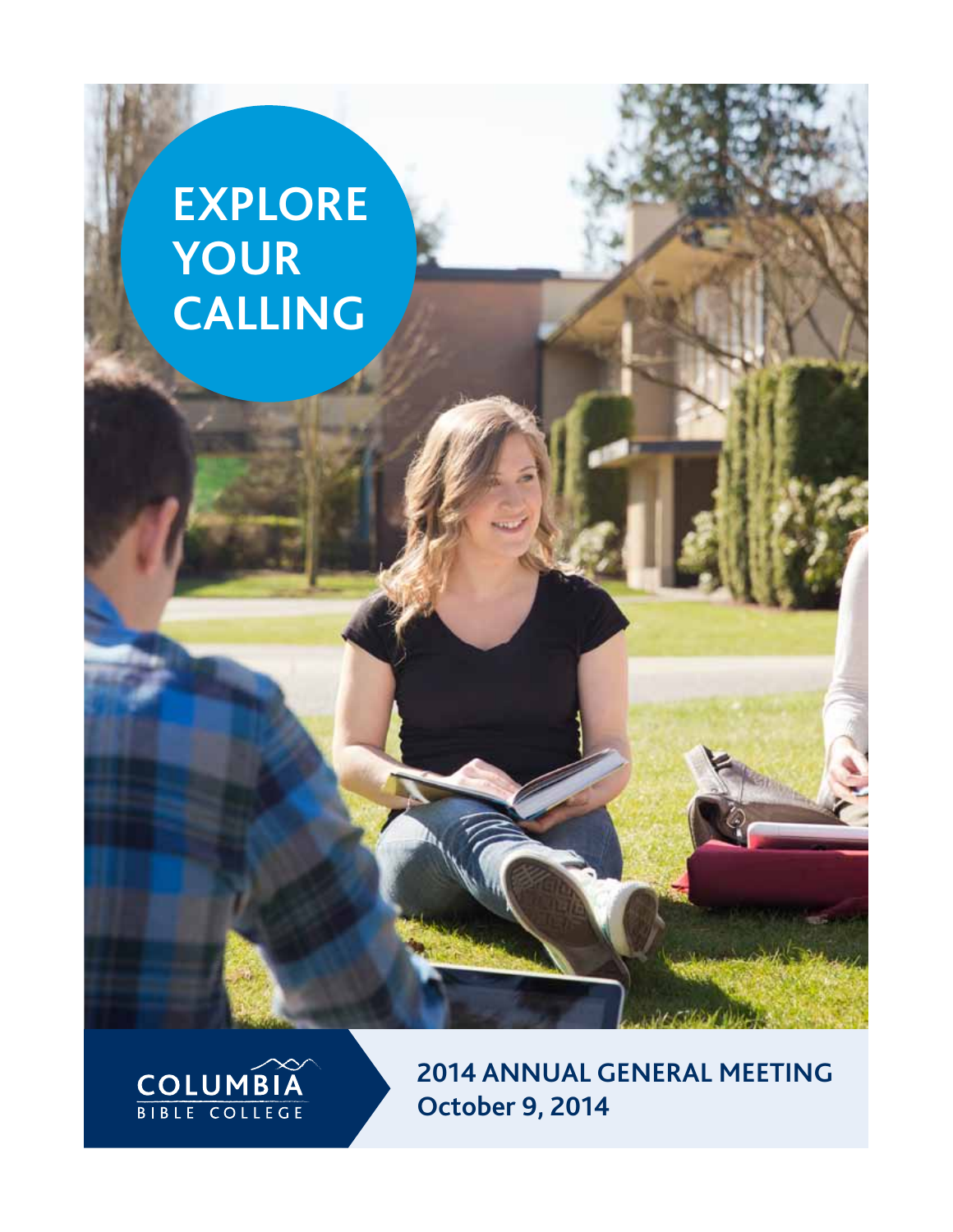# **» Columbia Bible College Chair Report Ralph Hildebrand, Board Chair**

The new college year has started and the news is good. The dorms house more students than they have in the recent past and our first year enrolment has increased over the previous year for the first time since 2008. We praise God for that and are thankful that Columbia Bible College continues to be a strong college with enough financial support from generous friends of the college to continue its mission. That is not to say that everything is copacetic.

The recession in 2008 seemed to trigger a downturn in enrolment with concomitant difficulties. In response, the staff at Columbia made sacrifices, financially and personally, to assist the college during this time. The Board also wrestled to ensure the viability and health of the College into the future. The questions we as a Board have asked over the past 6 years related to possible causes for the downward trend in enrolment and measures to address it. Why did enrolment at Columbia go down while enrolment at secular public colleges and universities went up? Is Columbia on the right path? Is a Bible college education relevant to today's youth and our churches? Is there a viable market for a "Bible based" education?

Our conclusion is that regardless of market trends, it is now more important than ever to provide young people with a sound biblical foundation. Our youth will face a world with increasingly dynamic ethical and moral issues. Columbia's mission is to equip them to challenge the trends of the world with Kingdom values. As a result we remain steadfast in our conviction that Columbia is a Bible school with a mission that is not merely important, it is imperative.



We thank you for your continued support and engagement with Columbia Bible College.

**Ralph Hildebrand** Board Chair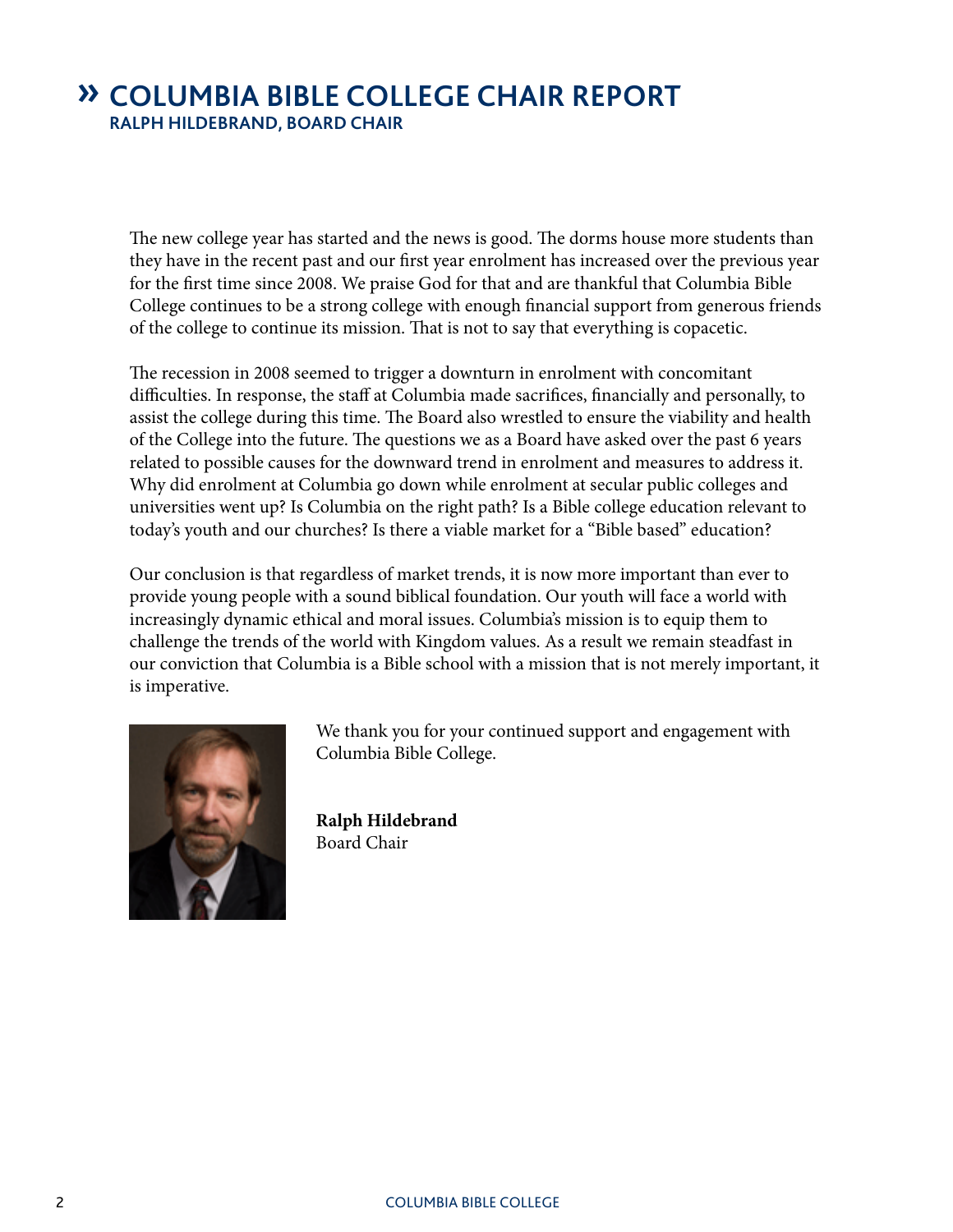# **» President's Report Bryan Born, President**

## **Vision 2020 – "Only One Thing is Needed"**

The Apostle Paul understood the incredible importance of having a laser-like focus on what truly matters in life. "One thing I do: Forgetting what is behind and training toward what is ahead, I press on toward the goal to win the prize for which God has called me heavenward in Christ Jesus" (Phil. 2:13b-14; NIV). Much more recently, popular business gurus like Jim Collins (*Good to Great*) and Gary Keller (*The One Thing*) have challenged organizations to identify their "hedgehog concept" or the "one thing" they excel at, and which fuels their passion most fully.



In a way, we at Columbia have been engaged in an exercise to clearly articulate our "one thing," our vision for the future, our goal towards which we are striving. We have expressed it as follows:

"By God's grace, Columbia Bible College will be a thriving, Christ-centered post-secondary institution, embodying and promoting God's kingdom vision of transformation for the church and world as reflected in Scripture, and developing Christ-followers who are maturing spiritually, academically, and ethically – inspired and able to positively impact their careers, churches, and communities."

I know that's a long sentence with a number of highly significant ideas, but I want to highlight three key elements and the unifying center. The first is that we want Columbia to thrive. We do not believe in a "can't do" God, but rather a God who invites us to do extraordinary things, to step out in faith and obey. As we do so, God will supply the necessary resources and enable us to thrive. As an institution, we want to continue to improve in all areas as we provide excellent discipleship opportunities both in and out of the classroom.

The second key is a commitment to embody and promote God's kingdom vision for the church and world. Christ came preaching the Kingdom, and he lived it out as he proclaimed the gospel, healed the sick, and called for justice and righteousness. A Kingdom vision requires an all-encompassing view of life and ministry, which ties in closely with our final key element: the development of Christ-followers who impact the world. Students who are prepared spiritually, relationally, intellectually and vocationally will have the capacity, through the power of the Spirit, to make a radical difference wherever God places them in the world.

What's the unifying center, "the one thing", in this vision statement? Simply this - a radical commitment to the centrality of Jesus Christ in every area of Columbia life. That's our 2020 Vision.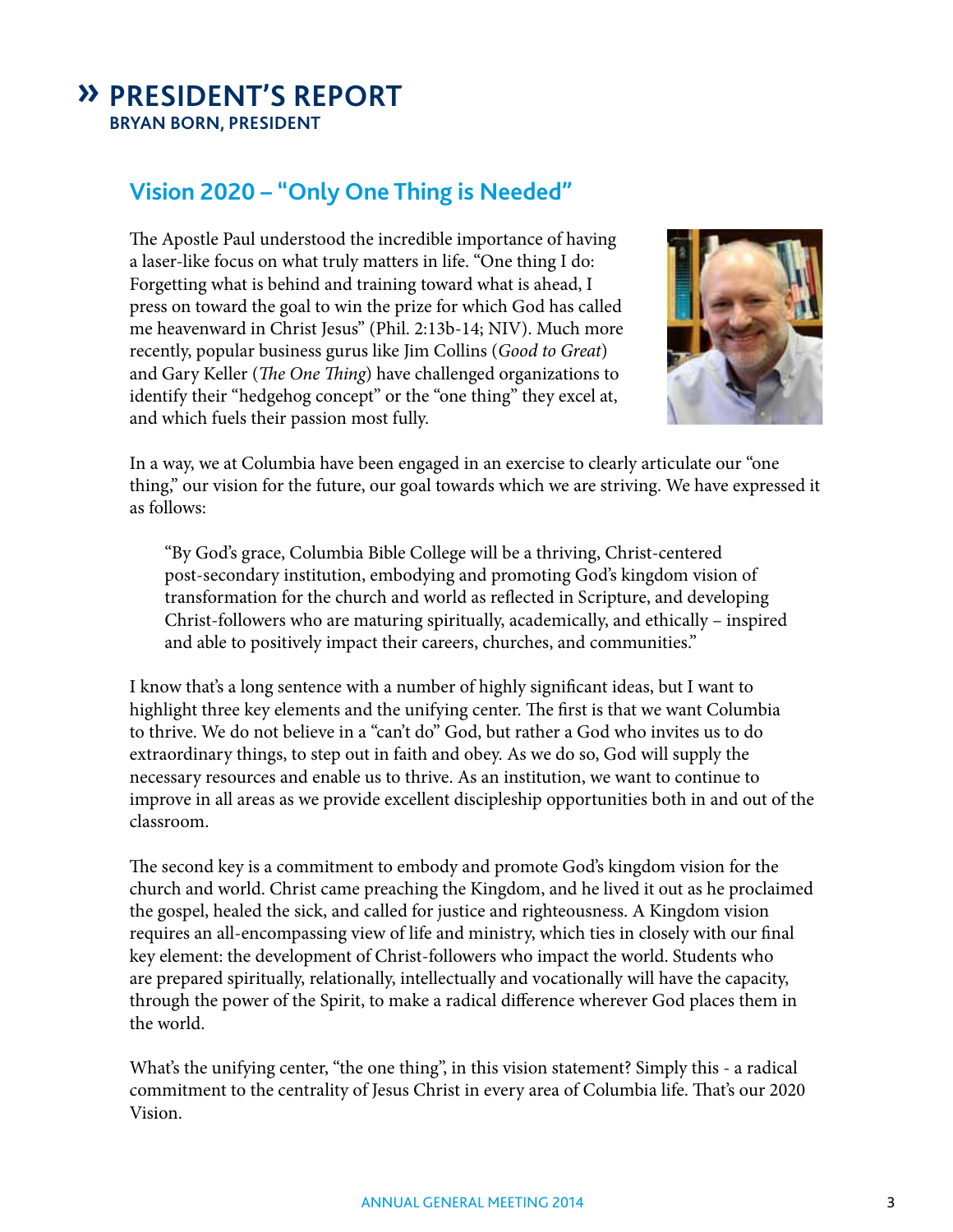## **Reflections on 2013-14**

#### **Enrollment Stability**

After a steep drop-off in enrollment in the fall of 2012, we were very pleased to see our student numbers rebound slightly to a total of 419 in 2013. With more students living on campus, a strong returning cohort, excellent student-athletes and an amazingly gifted group of student artists, it was a great year of growth in all aspects of campus life.



#### **Praxis**

In September, we launched our new one-year discipleship program, Praxis, focusing on urban ministry and social justice concerns. Alongside regular connections with churches and ministries in Vancouver and the Lower Mainland, students participated in a service/learning trip to New York City. The students were inspired as they both participated in and observed how people are committed to sharing the gospel in so many different ways in diverse urban contexts.

#### **aTHLETICS**

One of the growth areas at Columbia has been the development of a strong student athlete program. Athletic Director, Matt Kaminski, provided solid leadership to a strong cohort of coaches and team captains who made "Glorifying God Through Sport" their rallying cry throughout the year. All of our teams did us proud, and we were excited to see our men's volleyball team finish fourth at Nationals.

#### **pARTNERING WITH THE CHURCH**

Clearly our most important partnerships are with our owner conferences and the local churches that faithfully support us in so many ways. Our calling is to equip those churches with committed and welltrained followers of Jesus. Through student service practicums and internships, the Travelling Ministry Team, faculty presentations and sermons, continuing education courses, as well as other connection points, we desire that those relationships will grow stronger and deeper.

#### **nEW WEBSITE**

Our new website was unveiled on September 1, 2014. The use of handheld devices for web browsing required us to look at a responsive website design. In addition, recent studies have provided helpful insight into producing the most user-friendly websites. Since so many prospective students now gain their initial and often their most important impressions of a college by means of the internet, it was imperative that we engage in a website redesign.



In addition, we are well into our "I am Called" video project. We now have videos featuring students and alumni from almost every Columbia program (Biblical Studies, Worship Arts, Outdoor Leadership, Youth Work, Caregiving & Counselling), as well promotional videos for both the one-year Quest and Praxis programs. We have strengthened our tagline, "Prepare to Make a Difference," by emphasizing God's call

#### 4 COLUMBIA BIBLE COLLEGE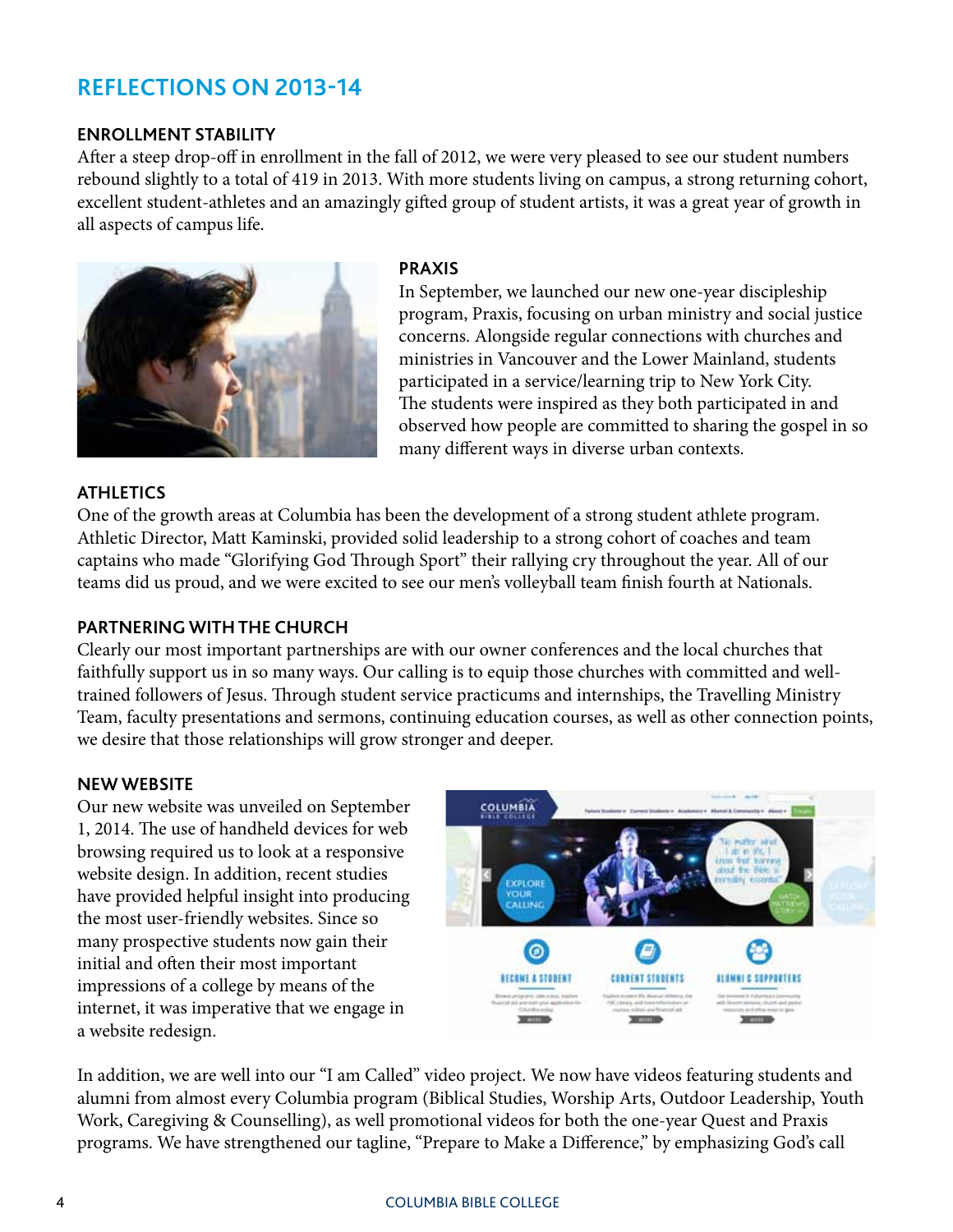on all our lives. We believe every person is created by God for a purpose and called to serve him in unique ways. Our programs are designed to enable students to discern their calling from God, build a strong knowledge base, develop the necessary skills for life and service, and then launch out into their God-given vocation.

#### **cONTINUING eDUCATION**

The Continuing Education Department of Columbia has a vision of providing meaningful learning for the church and community geared toward non-regular Columbia students. We hosted seven specific learning opportunities: Journey through John, Walk Through the Bible (Rikk Watts), Rock, Faith and Pop Culture Class, Transforming Conflict Class, Biblical Preaching, Getting, Giving and Living the Gospel (Bruxy Cavey), and Love for Life (for couples contemplating marriage).

## **For 2014-15**

#### **Increased first year enrollment**

Our enrollment numbers for Fall 2014 provided us with cause for both celebration and concern. We can celebrate because our new student numbers have increased for the first time in six years (nearly 8%). In addition, we exceeded our enrollment targets in every category. This is an exciting and important development because our declining enrollment has been due primarily to a decrease in numbers of new students (from 240 in 2008 to 160 in 2013). However, our overall enrollment declined to 405 due to a very large graduating class, and lower first year enrollments in previous years.

#### **new certificate in leadership studies**

LEAD, Columbia's new certificate in Leadership Studies, was approved by the Private Career Training Institute Agency (PCTIA) in summer 2014. Columbia welcomed 13 students into the LEAD program this fall. The program is designed for students who have already completed one year of post-secondary education and introduces them to transformational servant leadership. While the first semester is based on Columbia's campus, LEAD students study abroad in the second semester in Costa Rica. The program joins Columbia's other certificate programs, Praxis, Quest, and Columbia ONE.

#### **UFV Relationship**

Over twenty of our courses are now received for transfer credit at the University of the Fraser Valley, and another ten have been submitted for consideration. In addition we are actively pursuing a 2 + 2 articulation agreement whereby students in some

UNIVERSITY

programs could take their first two years at Columbia, and then complete their BA at UFV after two years on their campus. The perceived value of a Columbia education is a major concern for many students and their parents.

#### **MEtzger Collection**

In 2012, an agreement was reached with the board of the Biblical Museum of Canada to house the various historical artifacts and artworks collected by the late Dr. Fred Metzger on the Columbia campus. His vision was to prepare a collection which would "inspire young and old to see with their own eyes how the story of God's plan is unfolding." In early 2014, construction of the display area commenced and it is now completed. Preparation of the displays is underway, and we are looking forward to a Grand Opening in early 2015.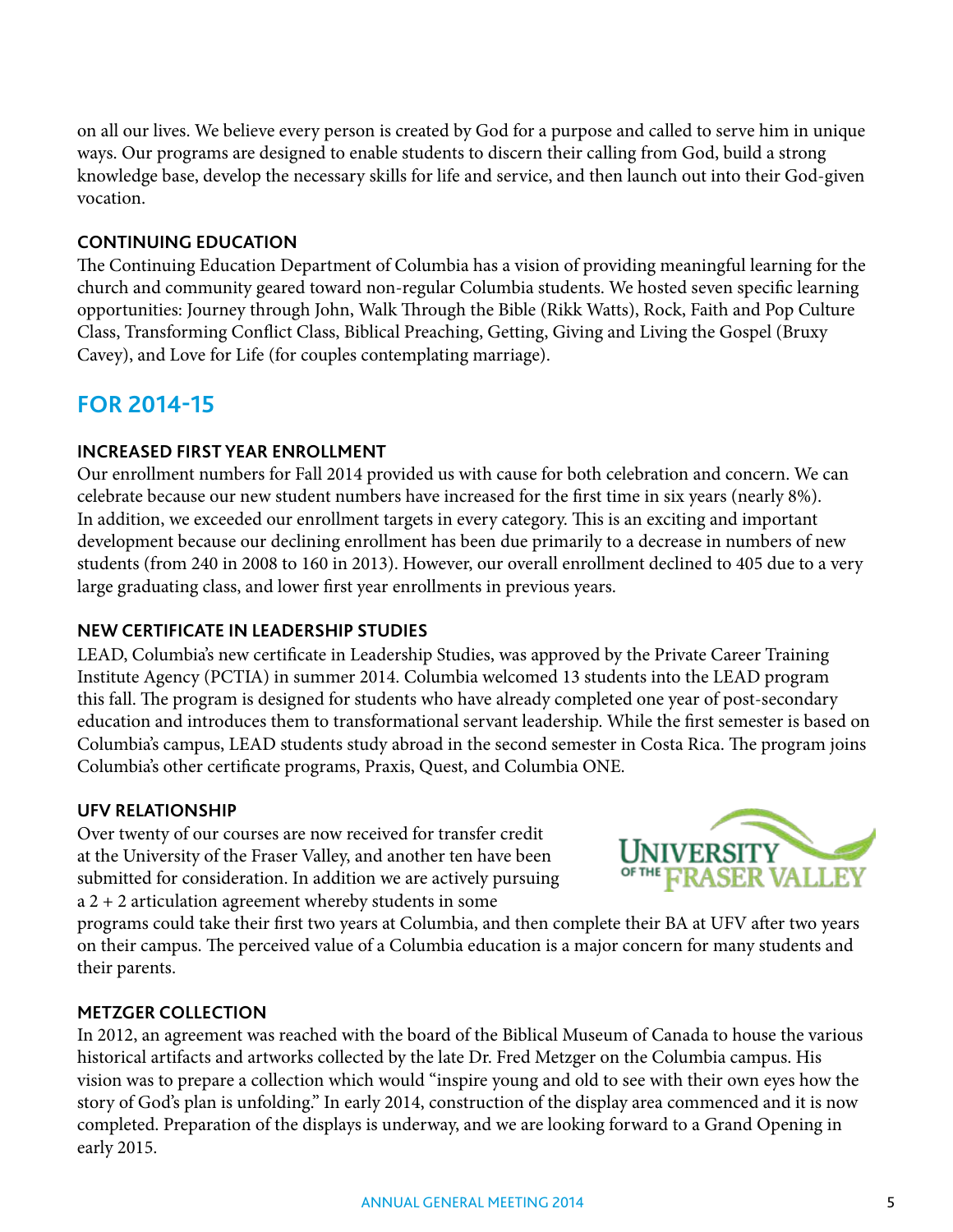# **Strategic Priorities 2014-15**

#### **1) Increase the number and quality of mentoring opportunities**

*Vision 2020 Category #3: Developing Christ-followers who are maturing*

Rationale: We continue to believe that discipleship is central to all we do at Columbia. While we are doing well, we believe students both need and want more and deeper mentoring relationships.

### **2) Complete the Enrollment Management Plan**

*Vision 2020 Category #1: Building a Thriving Institution*

Rationale: Considerable progress was made this past year in terms of hiring and training personnel, and developing a draft recruitment plan. However, much work remains to complete the enrollment management plan (retention, financial aid, church relations and marketing).

## **3) Make concrete progress on course and program transfer agreements with UFV**

*Vision 2020 Category #2: Promoting God's kingdom vision for the church and world* Rationale: Course and program transferability remains crucial in terms of increasing the perceived value and relevance of a CBC education. If we truly hope to see our students "positively impact their careers, churches and communities" (Vision 2020), we need to open up as many avenues for career advancement as possible.

### **4) Strengthen the Development Department (personnel, planning, and structures)**

*Vision 2020 Category #1: Building a Thriving Institution* Rationale: In order to develop a College that is thriving, we need adequate resources.

#### **5) Development of Leadership minor with business management elements**

*Vision 2020 Category #3: Developing Christ-followers who are maturing* Rationale: Considerable work was completed this past year to create a new pilot program, LEAD, but more work needs to be completed so that students in any Columbia BA program can complete a minor in leadership and business.

## **6) Fulfill our responsibilities related to the ABHE accreditation process**

*Vision 2020 Category #1: Building a Thriving Institution*

Rationale: ABHE accreditation efforts are intended to strengthen the capacity of a school in every area. Systems and structures, business plans, programs, student and employee engagement levels are all examined for the purpose of ensuring a strong and thriving institution.

#### **7) Develop plan for renovation, repair and replacement of campus facilities**

*Vision 2020 Category #1: Building a Thriving Institution*

Rationale: Our facilities must be in good repair in order to fulfill our mission. We know that Columbia Hall is in need of repair, and the long-term future of the Teaching Center needs assessment.

## **8) Complete the 2020 Visioning Process**

#### *Vision 2020 Category #1: Building a Thriving Institution*

Rationale: The creation of a clear Vision Statement for the next five years will provide direction for the College and help the Board and Lead Team stay on mission.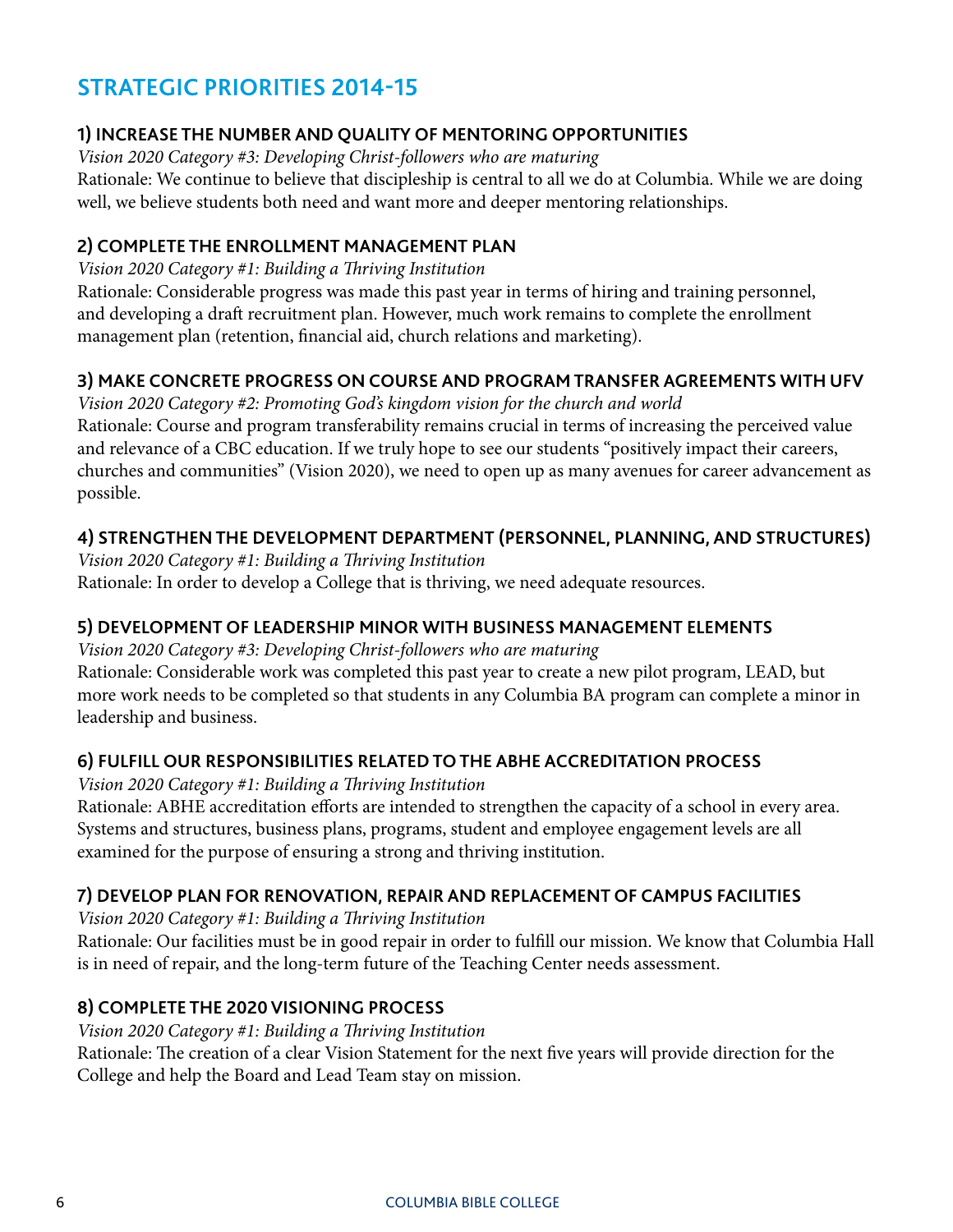# **» Financial Report Scott Henderson, Business Administrator**

# **God's Hand of Provision**

As another fiscal year is completed, we once again give praise to God for his hand of provision being over Columbia. We have been blessed with a second straight year of generating an operating surplus and further strengthening the College's financial position. Net assets increased by approximately \$42,000 and we came very close to completely eliminating our unrestricted deficit.

#### **Enrolment & Tuition**

This year marked the transition of the budget from several years of fall budget reforecasts and spending freezes to a more normal state of equilibrium. Enrolment targets, upon which tuition revenues were predicated, exceeded budgeted goals

in both the fall and winter semesters. This resulted in a positive variance of more than \$130,000 in annual tuition and student fee revenues.

## **Constituent & Conference Support**

The financial support the College receives from its owners, friends and supporters contributes to our overall financial health. This year we were not able to achieve our development and fundraising targets, missing the mark by more than \$60,000. Conference support was reduced mid-year as the BCMB's wrestled with their own budget challenges, and donations at the Columbia Annual Fundraising Dinner in the fall were down almost 28%.

## **Lease, Investment and Ancillary Operations**

Other income generated by the College comes in the form of office leases, investment income and revenue from Ancillary Operations such as residences and the dining hall. Total revenue from these areas grew by 18.4% to just over \$373,000.

#### **Expenditures**

Total expenditures for operations (not including Ancillary Services) increased by less than 1% from the prior year. Compensation for faculty and staff represented 66% of expenditures. Salary increases were given for the first time since 2009 and account for the increase in expenditures.

This year's external audit of our Operating, Capital and People Assisting Students (PAS) Funds resulted in the College receiving a "clean" audit opinion. This means that the auditors did not find any significant audit, accounting or reporting matters on our financial statements. To our team, who strive to fulfill our duties with integrity, excellence and transparency, this result was both affirming and encouraging. It is my privilege to serve alongside the dedicated and hard-working people of Columbia who are committed to helping the College fulfill its mission of "equipping people for a life of discipleship, ministry and leadership in service to the church and community".

With God as our helper, and the continued support of the many friends of the College, we now turn our attention to the coming academic year and serving the students who are called to Columbia.

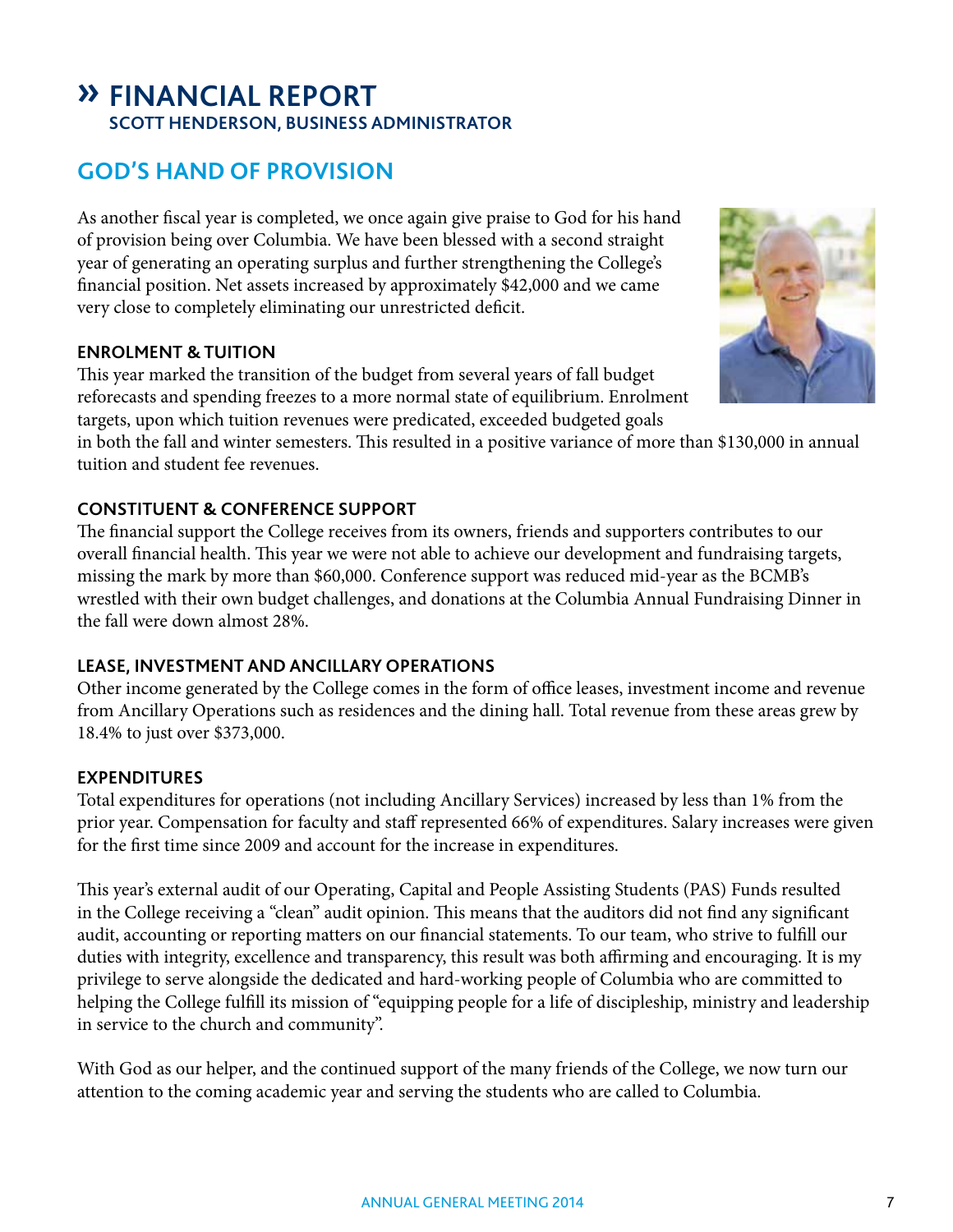## **breaking down the numbers**

#### **operational revenue sources: (in 000's)**



72%

#### **Total operational expenditures: (in 000's)**

| Salaries & wages       | 3,251 |
|------------------------|-------|
| <b>Benefits</b>        | 514   |
| <b>Operation costs</b> | 1,087 |
| Capital expenses       | 86    |
|                        | 4,938 |

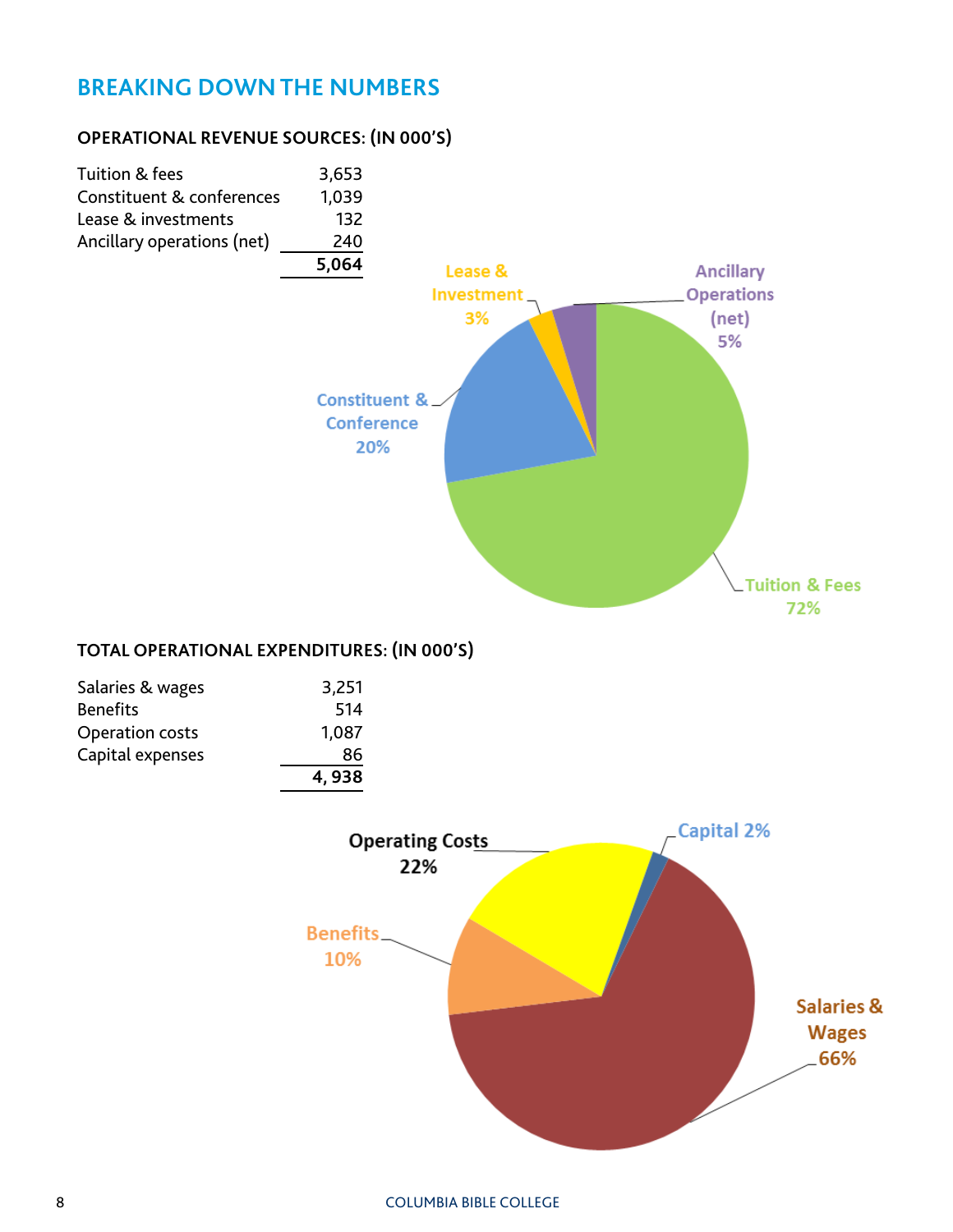## **COLUMBIA BIBLE COLLEGE**

Statem en t of Financial Position

April 30, 2014, with comparative information for 2013

|                                                           |    | 2014              |    | 2013               |  |
|-----------------------------------------------------------|----|-------------------|----|--------------------|--|
| <b>Asset s</b>                                            |    |                   |    |                    |  |
| Current as sels:<br>Cash                                  | s  | 482,725           | s  | 415.575            |  |
| Investments a nd marketable securities                    |    | 29.716            |    | 21.371             |  |
| Accounts receivable                                       |    | 13.671            |    | 23,377             |  |
| Inventory                                                 |    | 31.358            |    | 43.448             |  |
| Prepaid expens es and depos its                           |    | 90.074<br>647.544 |    | 137,665<br>641,436 |  |
| Restricted a sacts (note 2):                              |    |                   |    |                    |  |
| Cash and short-term deposits                              |    | 2,270,707         |    | 2,764,995          |  |
| Marke table s equrities                                   |    | 525,431           |    | 332,083            |  |
|                                                           |    | 2,796,138         |    | 3,097,078          |  |
| Life insurance cash surrend er value                      |    | 25.745            |    | 24,770             |  |
| Capital as se is (note 3)                                 |    | 11,478,593        |    | 11,596,129         |  |
|                                                           | \$ | 14.948.020        | s. | 15,359,413         |  |
| Liabilities and Net Asset s                               |    |                   |    |                    |  |
| <b>Current liabilities:</b>                               |    |                   |    |                    |  |
| Accounts payable and accrued liabilities                  | s  | 168,322           | s. | 195,204            |  |
| Accrued holiday pay                                       |    | 165.428           |    | 152,107            |  |
| Scholarships payable<br>Refundable deposits and une arned |    | 46.660            |    | 44.760             |  |
| revenu a                                                  |    | 294.253           |    | 330,419            |  |
| Deferred re venue $(note 4)$                              |    | 224.175           |    | 162,857            |  |
|                                                           |    | 898,838           |    | 885,347            |  |
| Deferred o perat ing contributions (note 5)               |    | 1,537,820         |    | 1,937,833          |  |
| Deferred c aplital constibutions (note 6):                |    |                   |    |                    |  |
| Unspent capital contributions - residence (note 6(b))     |    |                   |    | 39,140             |  |
| Capital as se is (no te $6(a)$ )                          |    | 10,102,895        |    | 10,130,563         |  |
|                                                           |    | 10.102.895        |    | 10,169,703         |  |
| Net as sets (de ficiene y):                               |    |                   |    |                    |  |
| Invested in capital assets (note $7(a)$ )                 |    | 1,375,698         |    | 1,465,566          |  |
| Scholarship end owment principal                          |    | 786,518           |    | 779.910            |  |
| Internal ly restricted - capital reserve (no te 9)        |    | 247,625           |    | 177,338            |  |
| <b>Unrestricted</b>                                       |    | (1.374)           |    | (56, 284)          |  |
|                                                           |    | 2,408,467         |    | 2.366.530          |  |
| Commitments (note 10)<br>Comingen cies (note 11)          |    |                   |    |                    |  |
|                                                           | \$ | 14,948,020        | s  | 15,359,413         |  |

See a ccompanying notes to financial statements.

Onbeha If of the Board  $C.A.$ سر د راهدایمر  $\mathcal{P}_\ell$ commy

Director Director Terry Kaethler<br>Audit Committee  $\frac{1}{k}$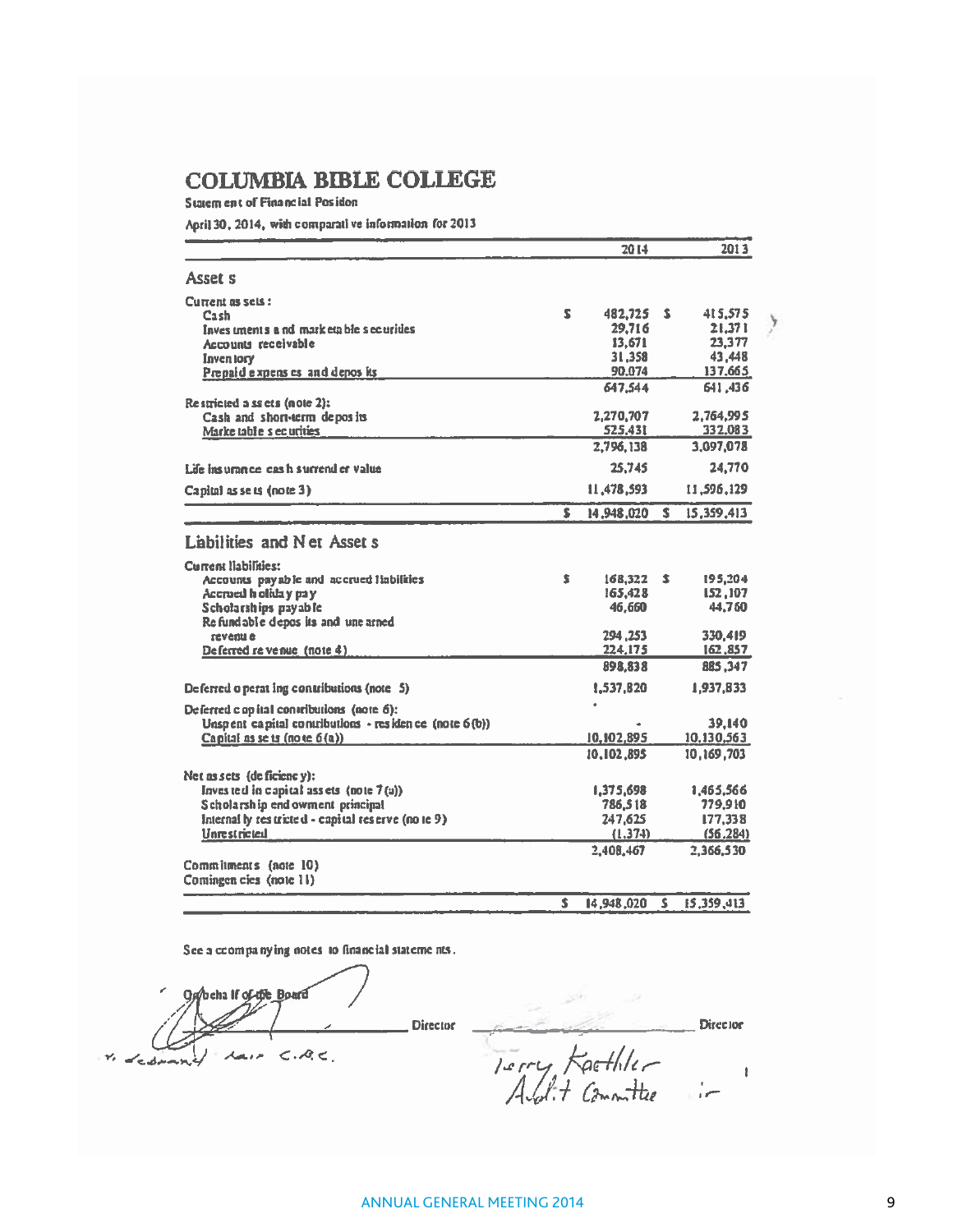# **COLUMBIA BIBLE COLLEGE**

**Statement of Operations** 

Year ended April 30, 2014, with comparative information for 2013

|                                                           |   | 2014       | 2013            |
|-----------------------------------------------------------|---|------------|-----------------|
| Student revenue:                                          |   |            |                 |
| Course Fees                                               | S | 3,429,138  | \$<br>3,355,041 |
| Other student revenue                                     |   | 224,352    | 234,553         |
|                                                           |   | 3,653,490  | 3,589,594       |
| Constituency support:                                     |   |            |                 |
| Conference support (note 8)                               |   | 469,198    | 518,768         |
| Donations                                                 |   | 570,055    | 609,005         |
| Programs assisting students (note 4)                      |   | 84,325     | 165,413         |
|                                                           |   | 1,123,578  | 1,293,186       |
| Other income:                                             |   |            |                 |
| Lease, investment and miscellaneous income                |   | 132,971    | 168,657         |
| Ancillary services (Schedule)                             |   | 1,364,066  | 1,152,933       |
|                                                           |   | 1,497,037  | 1,321,590       |
|                                                           |   | 6,274,105  | 6,204,370       |
| Expenses:                                                 |   |            |                 |
| Academic programs                                         |   | 2,219,586  | 2,062,917       |
| Administration                                            |   | 1,220,624  | 1,286,387       |
| Ancillary services (Schedule)                             |   | 1,123,895  | 1,006,355       |
| Development and advancement                               |   | 903,033    | 933,558         |
| Student development                                       |   | 510,993    | 463,291         |
| Programs assisting students (note 4)                      |   | 84,325     | 165,413         |
|                                                           |   | 6,062,456  | 5,917,921       |
| Excess revenues over expenses before the undernoted       |   | 211,649    | 286,449         |
|                                                           |   |            |                 |
| Amortization of deferred operating contributions (note 5) |   |            | 215,315         |
| Amortization of capital assets                            |   | (506, 696) | (527, 503)      |
| Amortization of deferred capital contributions            |   | 330,376    | 330,559         |
|                                                           |   | (176, 320) | (196, 944)      |
| Excess revenues over expenses                             |   | 35,329     | \$<br>304,820   |
|                                                           |   |            |                 |

See accompanying notes to financial statements.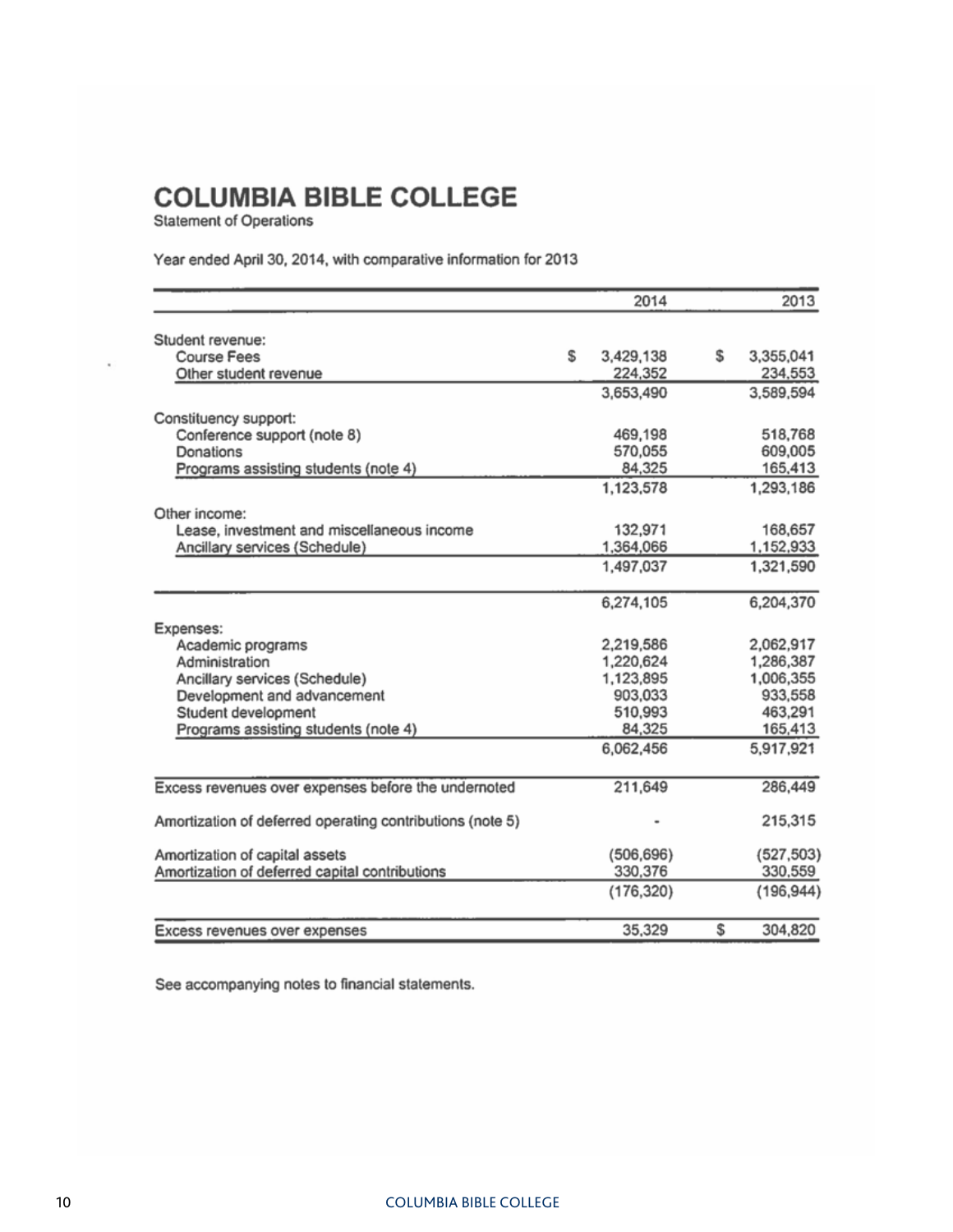#### **COLUMBIA BIBLE COLLEGE STATEMENT OF FINANCIAL OPERATIONS FOR 12 MONTHS ENDED April 30, 2015, 2014**

|                                            | <b>Budget</b> |           |
|--------------------------------------------|---------------|-----------|
|                                            | 2014-15       | 2013-14   |
| <b>REVENUES:</b>                           |               |           |
| <b>Student Revenue</b>                     |               |           |
| <b>Tuition &amp; Course Fees</b>           | 3,294,469     | 3,273,024 |
| <b>Other Student Revenue</b>               | 213,735       | 247,646   |
|                                            | 3,508,204     | 3,520,670 |
|                                            |               |           |
| <b>Constituent &amp; Conference</b>        |               |           |
| Denominational Conference/Church/Donations | 530,000       | 559,000   |
| Donations and net fundraising              | 561,000       | 543,500   |
|                                            | 1,091,000     | 1,102,500 |
|                                            |               |           |
| <b>Other Revenues</b>                      |               |           |
| Lease, Investment, Miscellaneous           | 146,100       | 262,570   |
| Residence - net                            | 121,770       | 76,200    |
| Food Services - net                        | 66,366        | 74,475    |
| Catering - net                             | 42,159        | 42,150    |
|                                            |               |           |
| Hospitality - net                          | 70,191        | 41,961    |
| Bookstore - net                            | 9,676         | 10,082    |
| Globequest                                 |               | (2,322)   |
| <b>Metzger Collection</b>                  | 88,126        | 88,948    |
|                                            | 544,388       | 594,064   |
|                                            |               |           |
| <b>TOTAL REVENUES</b>                      | 5,143,592     | 5,217,234 |
|                                            |               |           |
| <b>EXPENDITURES:</b>                       |               |           |
| <b>Academic Departments/Programs</b>       |               |           |
| Academic Administration                    | 1,069,638     | 1,116,431 |
| Quest                                      | 340,735       | 333,164   |
|                                            |               |           |
| Library                                    | 191,818       | 240,263   |
| Outdoor Leadership                         | 197,192       | 205,595   |
| <b>Educational Assistant</b>               | 59,803        | 83,526    |
| Missions, Worship Arts, Youth, Praxis      | 380,371       | 240,079   |
|                                            | 2,239,557     | 2,219,058 |
|                                            |               |           |
| <b>Development and Advancement</b>         |               |           |
| Development                                | 195,908       | 217,119   |
| Alumni Relations/Presidents Office         | 258,975       | 246,181   |
| Marketing & Communications                 | 25,000        |           |
| <b>Enrolment Management</b>                | 302,092       | 315,584   |
| <b>Financial Aid</b>                       | 226,500       | 226,500   |
|                                            | 1,008,475     | 1,005,384 |
|                                            |               |           |
| <b>Student Development</b>                 |               |           |
| <b>Student Development</b>                 | 229,050       | 224,645   |
| <b>Athletics</b>                           | 284,827       | 278,858   |
|                                            | 513,877       | 503,503   |
|                                            |               |           |
| <b>Administration</b>                      |               |           |
| <b>Facilities</b>                          | 540,512       | 555,643   |
| <b>Business Office/Finance</b>             | 453,147       | 459,596   |
| Information Technology                     | 256,682       | 264,084   |
|                                            | 1,250,341     | 1,279,323 |
|                                            |               |           |
| <b>Capital Expenditures</b>                | ٠             | 74,600    |
|                                            |               |           |
| <b>Reserves &amp; Contingency</b>          | 131,342       | 135,366   |
|                                            |               |           |
| <b>TOTAL EXPENDITURES</b>                  | 5,143,592     | 5,217,234 |
|                                            |               |           |
|                                            |               |           |